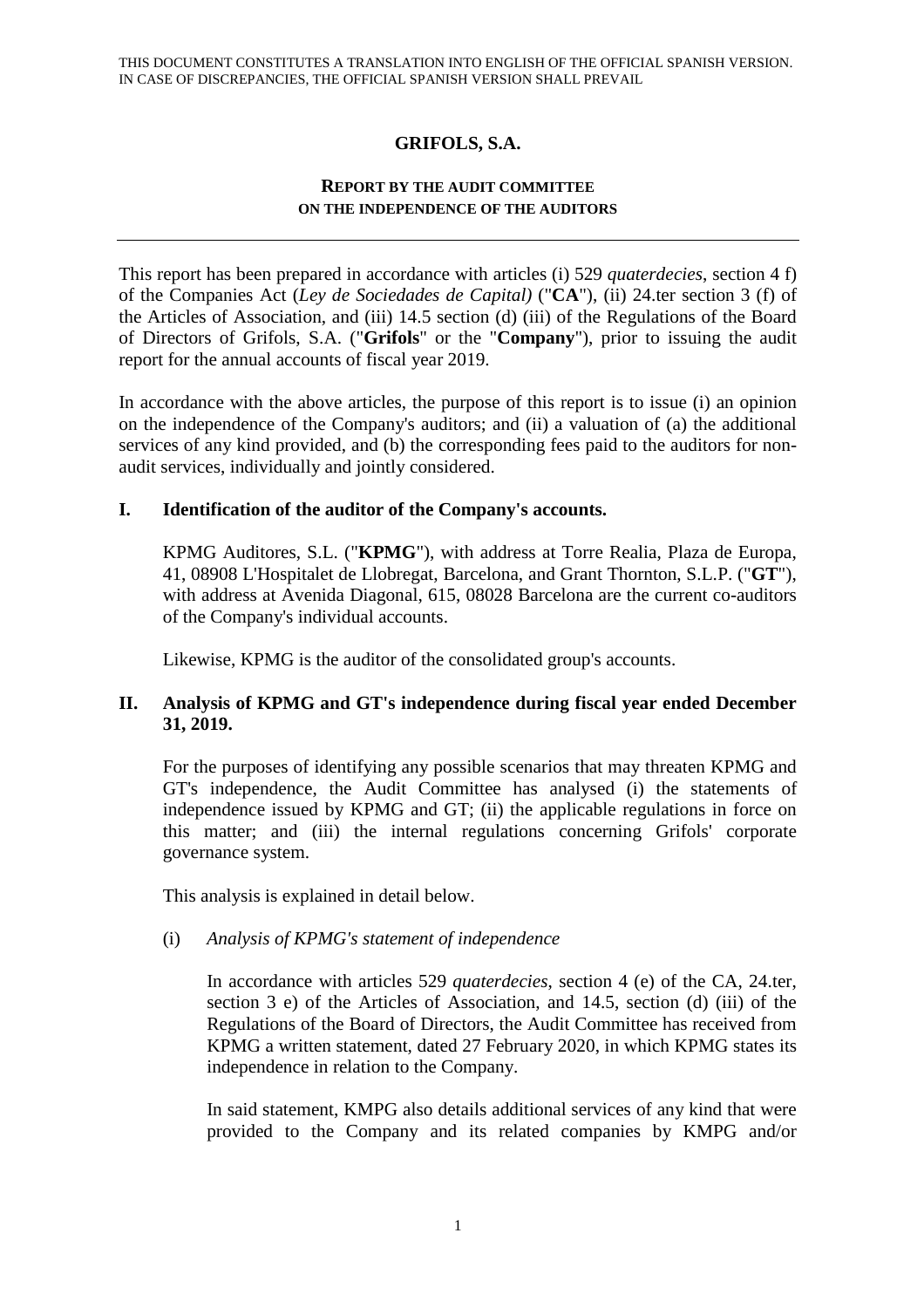individuals or entities related to it, in accordance with the current Law on Auditing of Accounts (*Ley de Auditoría de Cuentas*) ("**LAA**").

Additionally, in its written statement, KPMG declares that it has general procedures of independence, which have been designed and implemented to protect its independence as auditor. Such proceedings are detailed in "KPMG Auditores, S.L.'s Transparency Report for fiscal year 2019", which is accessible to the public.

#### (ii) *Analysis of GT's statement of independence*

In accordance with articles 529 *quaterdecies*, section 4 (e) of the CA, 24.ter, section 3 e) of the Articles of Association, and 14.5, section (d) (iii) of the Regulations of the Board of Directors, the Audit Committee has received from GT a written statement, dated 27 February 2020, in which GT states its independence in relation to the Company.

Additionally, in its written statement, GT declares that it has general internal procedures of independence, which have been designed and implemented to protect its independence as auditor.

It is worth mentioning that GT has not provided to the Company or its related companies any services other than co-audit services.

#### (iii) *Analysis of the applicable legislation in force on this matter*

Pursuant to article 14.1 of the LAA, auditors must be independent in the performance of their duties from the audited entities and should refrain from acting when their independence may be threatened. To ensure their independence, auditors must design or introduce safeguard measures that enable them to detect any threats to their independence, and evaluate, reduce and, if appropriate, eliminate them. They must also periodically review such safeguard measures (article 15 of the LAA).

Additionally, article 39 of the LAA, which refers to article 16 of the same law, establishes a series of circumstances that, if occur, entail that the external auditor is not independent with respect to public interest entities.

The Audit Committee of the Company has analysed these circumstances individually and prior to the subscription and execution of any potential services to be provided by KPMG and GT, on the basis of the information provided by the Company, KPMG and GT, and it has determined that, without prejudice to section III of this report, none of these circumstances are fulfilled by KPMG or GT and, therefore, it should be understood that both KPMG and GT are independent pursuant to article 39 of the LAA.

In accordance with the provisions of article 529 *quaterdecies* of the CA under which authorization is required for non-prohibited services, according to the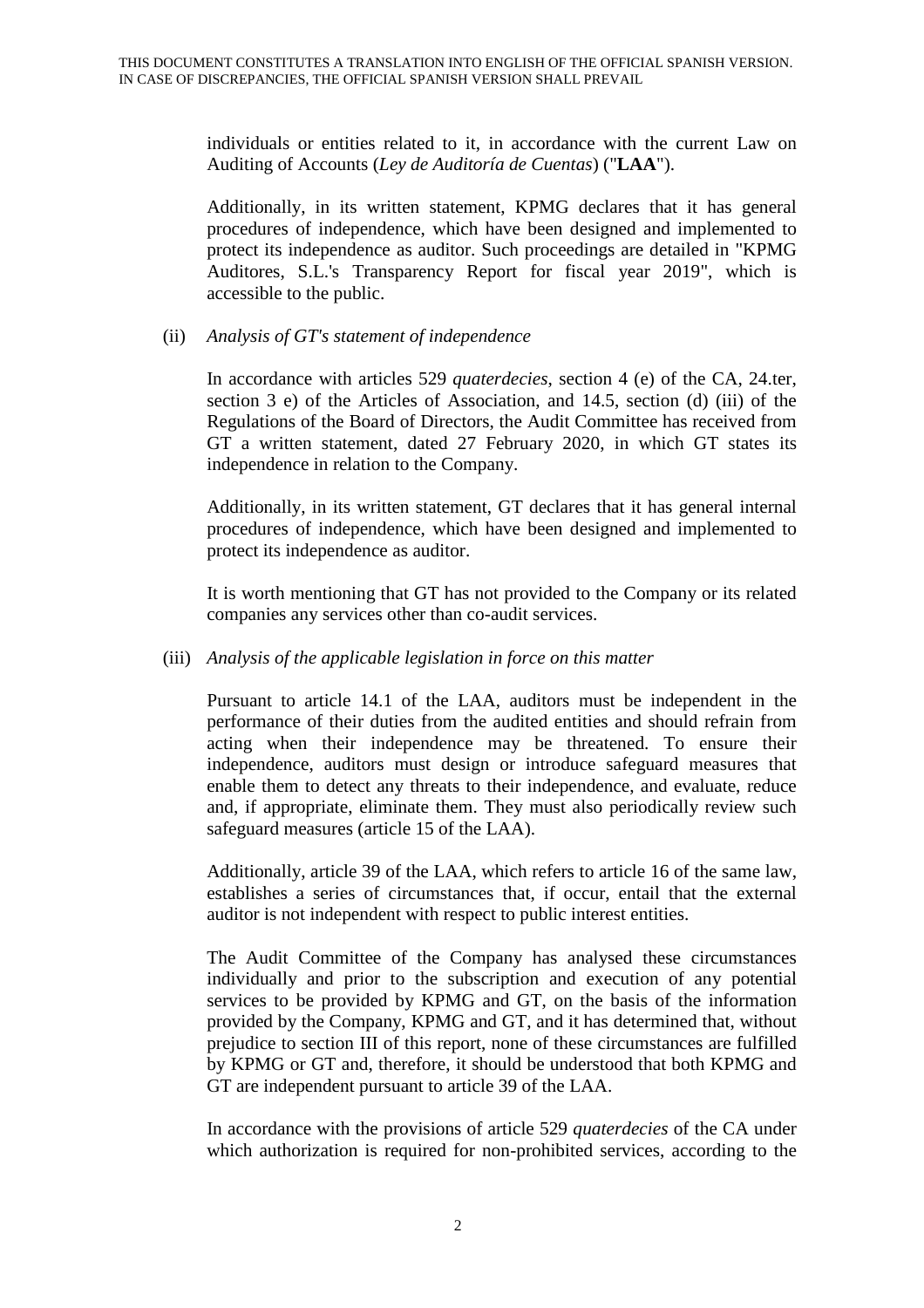provisions established under article 5, section 4 and 6.2.b) of the European Regulation No. 537/2014, of 16 April, and as regulated in section 3 of chapter IV, title I of the Law 22/2015, of 20 July, on Auditing of Accounts regarding the independence regime, the auditor shall request the corresponding approval for any on-going non-audit services that the Audit Company and the network to which it belongs have carried out during 2019. Such authorization has been issued by the Audit Committee.

(iv) *Internal rules*

Article 14.5, section (d) of the Regulations of the Board of Directors provides that the Audit Committee shall, among other things, preserve the independence of the Company's external auditor and establish the relevant relations with said external auditor so that it is informed about any matters that may threaten the auditor's independence.

During fiscal year 2019, KPMG's auditors have attended the meetings of the Audit Committee of Grifols on a number of occasions and have never informed about any matters that may have threatened its independence.

### **III. Description of the services provided by the auditors to the Company and its related entities.**

Pursuant to the provisions of the applicable legislation in force, the statements of independence issued by KPMG and GT on 27 February 2020 include a breakdown of the fees invoiced to the Company and its Group during fiscal year 2019, which are detailed in the corresponding annual accounts.

During fiscal year, KPMG has submitted an accurate description as well as its analysis of independence of the non-audit services to be provided by KPMG or its network in order to obtain the pre-approval of the Audit Committee.

GT has not provided any non-audit services to the Company or the Group.

From the analysis of the nature of the services provided by KPMG and GT and the existing relationship between the audit fees and, with respect to KPMG, the nonaudit services fees, there are no objective reasons to question KPMG and GT's independence.

#### **IV. Publication of this report on the Company's corporate web page.**

In accordance with recommendation number 6 of the Good Governance Code of listed companies, this report will be published on the Grifols' corporate website sufficiently far in advance of the Company's Ordinary General Shareholders' Meeting.